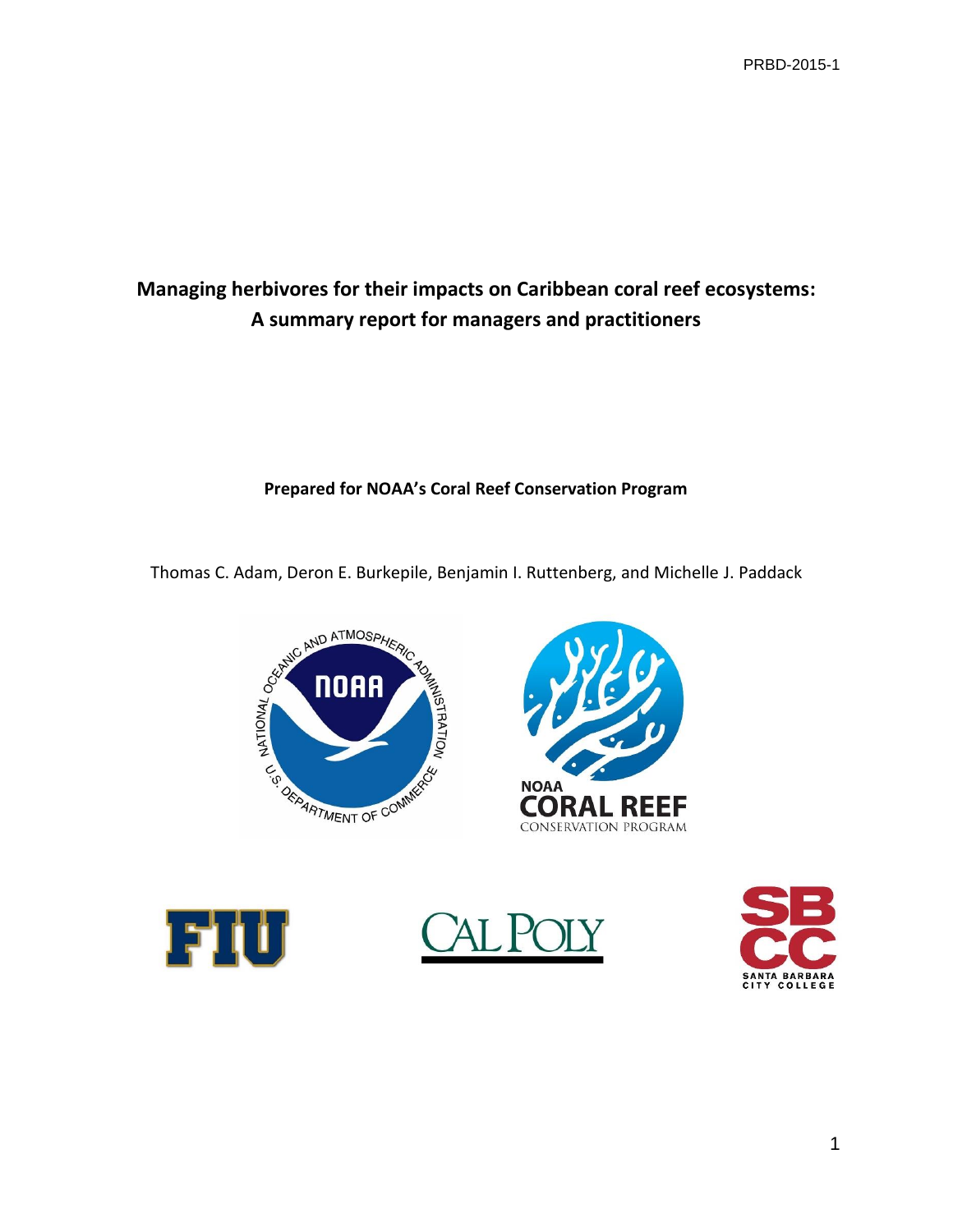### **Preface**

Caribbean reefs have suffered unprecedented declines over the last several decades due to a variety of factors. Some of the most rapid and dramatic changes occurred following the regionwide die-off of the sea urchin, *Diadema antillarum,* in the mid-1980s, which resulted in the proliferation of algae on many reefs, especially those with few herbivorous fishes. Thirty years later, *Diadema* remain rare in most locations, algae are abundant on many reefs, and there is concern that fisheries targeting herbivorous fishes, especially parrotfishes, are compromising the function of many reef ecosystems. In some locations, such as the Exuma Cays Land and Sea Park, Bahamas, robust populations of herbivorous fishes have been associated with elevated coral recruitment and positive reef trajectories. Yet other reefs, such as those in the Florida Keys, show no signs of recovery despite abundant herbivore populations. The emerging picture suggests that impacts of herbivores on coral recovery are likely to be highly context-dependent, and that management actions targeting herbivores will vary in their ability to facilitate coral persistence and recovery. This document is intended to serve as a guide on how to manage herbivore populations to facilitate healthy, resilient coral reefs. It is based on our current understanding of the processes that structure reef ecosystems, and summarizes information from a larger scientific review (Adam et al. 2015).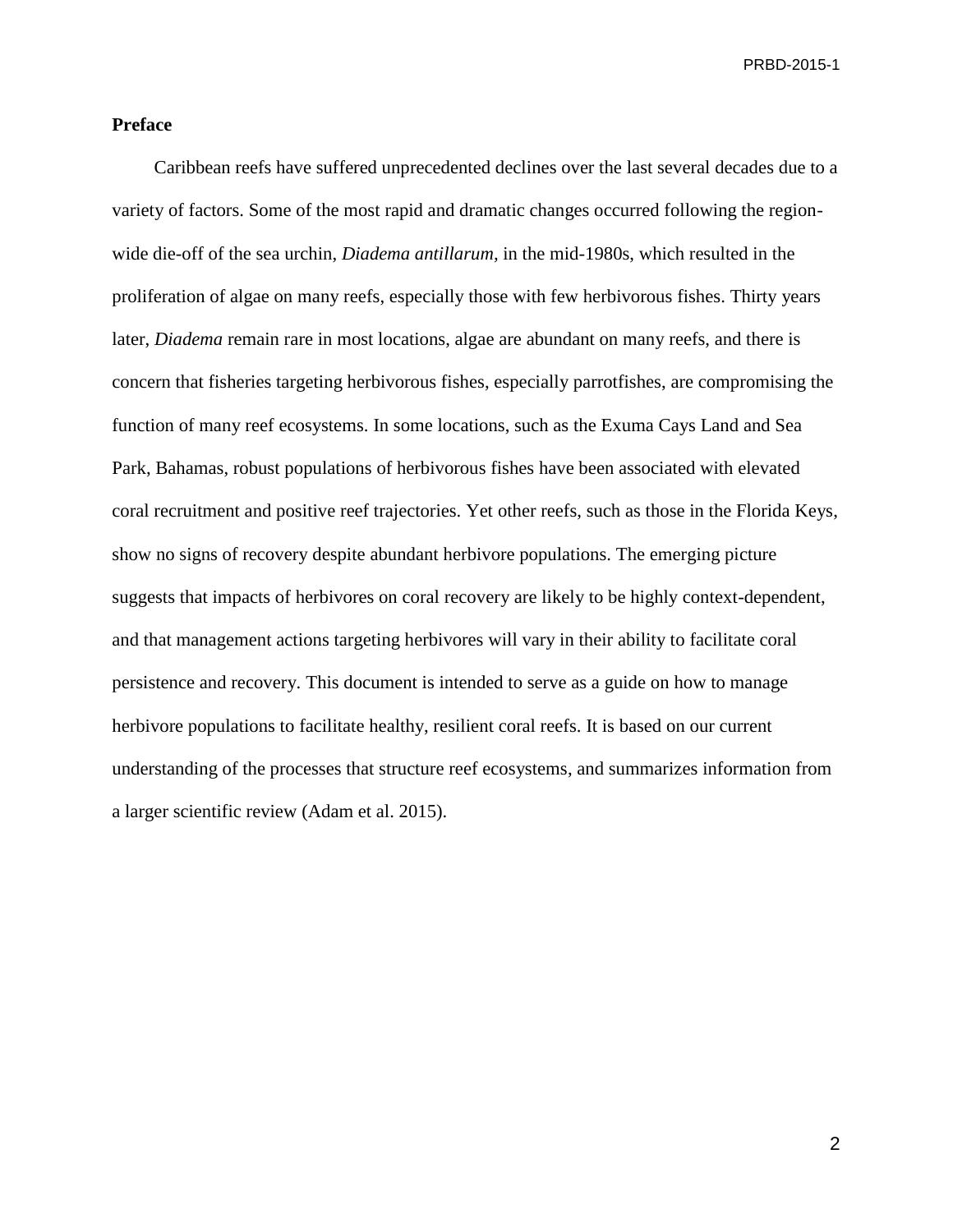#### **Take home messages**

- **Herbivory is a key process** on coral reefs that can facilitate corals by excluding algae that otherwise can have negative impacts on coral settlement, growth, and survivorship. These benefits are most effectively realized in cases where other chronic stressors, such as sedimentation and pollution are also limited; **reducing other stressors is also extremely important**.
- The sea urchin, *Diadema antillarum*, is especially effective at controlling algae and facilitating corals, but many populations have not recovered following the die-off of the 1980s and **high density populations are vulnerable to future crashes.** This creates an ongoing management challenge in maintaining benthic habitat quality on Caribbean reefs.
- **All herbivores are not created equal**. Understanding how different species of herbivores affect reef ecosystems is critical for developing effective management strategies. For example, parrotfishes are effective at controlling algae and facilitating corals but different species of parrotfishes have unique and complementary impacts on reef ecosystems.
- A combination of **species-specific and/or spatial management** of herbivore populations could reduce trade-offs between different management goals, such as sustaining a fishery while also maintaining high grazing rates to control algae and facilitate corals. **Management strategies should be tailored to specific locations** in order to incorporate local ecological and social factors that will impact management outcomes.
- Parrotfishes and other herbivores are attracted to reefs with high levels of **architectural complexity** and help sustain them via the positive impacts of herbivores on coral growth. **Maintaining or restoring architectural complexity is critical for recovering Caribbean coral reefs.**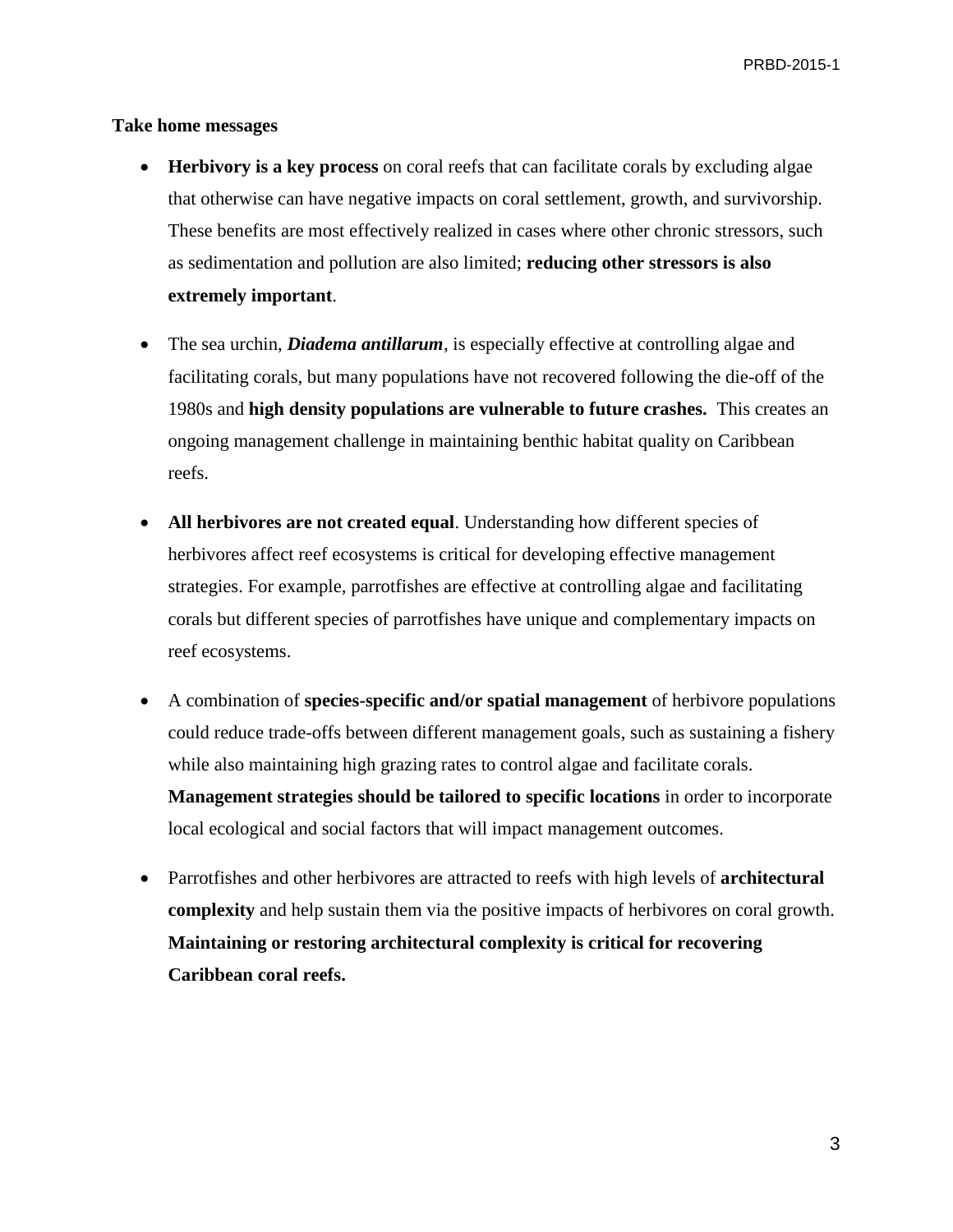### **Executive Summary**

Over the last several decades, coral cover on Caribbean reefs has declined precipitously. On many reefs, large structurally complex corals have been replaced by fleshy algae and other non-reef building organisms, resulting in the collapse of physical structure and a reduction in ecosystem services (e.g., coastal protection, fisheries). Ocean warming, coastal development, pollution, overfishing, and the loss of key species to diseases have all contributed to the decline of Caribbean reefs. The herbivorous sea urchin, *Diadema antillarum*, continues to be rare on most reefs since its region-wide die-off in the 1980's, and populations of herbivorous fishes are likely far below historical baselines due to the impacts of fishing and habitat degradation. On many reefs, this has resulted in the proliferation of algae that hinder coral persistence and recovery.

Several management actions can be taken to help increase levels of herbivory on Caribbean reefs in order to reduce algae and facilitate corals. Managing herbivores for their ecological function on reef ecosystems can greatly benefit Caribbean coral reefs, especially if other chronic stressors such as nutrient pollution and sedimentation are also limited. Appropriate fisheries regulations combined with the protection of seagrasses and mangroves can help maintain or recover healthy herbivore populations. In addition, targeted restoration actions aimed at attracting herbivores and concentrating their grazing activity in specific locations may facilitate the recovery of high-value reefs. In order to maximize ecological function of herbivore assemblages, it is critical to understand and distinguish the distinct life-history, diet and behavior of different species of herbivores. By considering the range of functions and interactions of herbivores on reefs, managers can develop strategies that maximize the benefits of herbivores to reef ecosystems while minimizing potential costs to fisheries.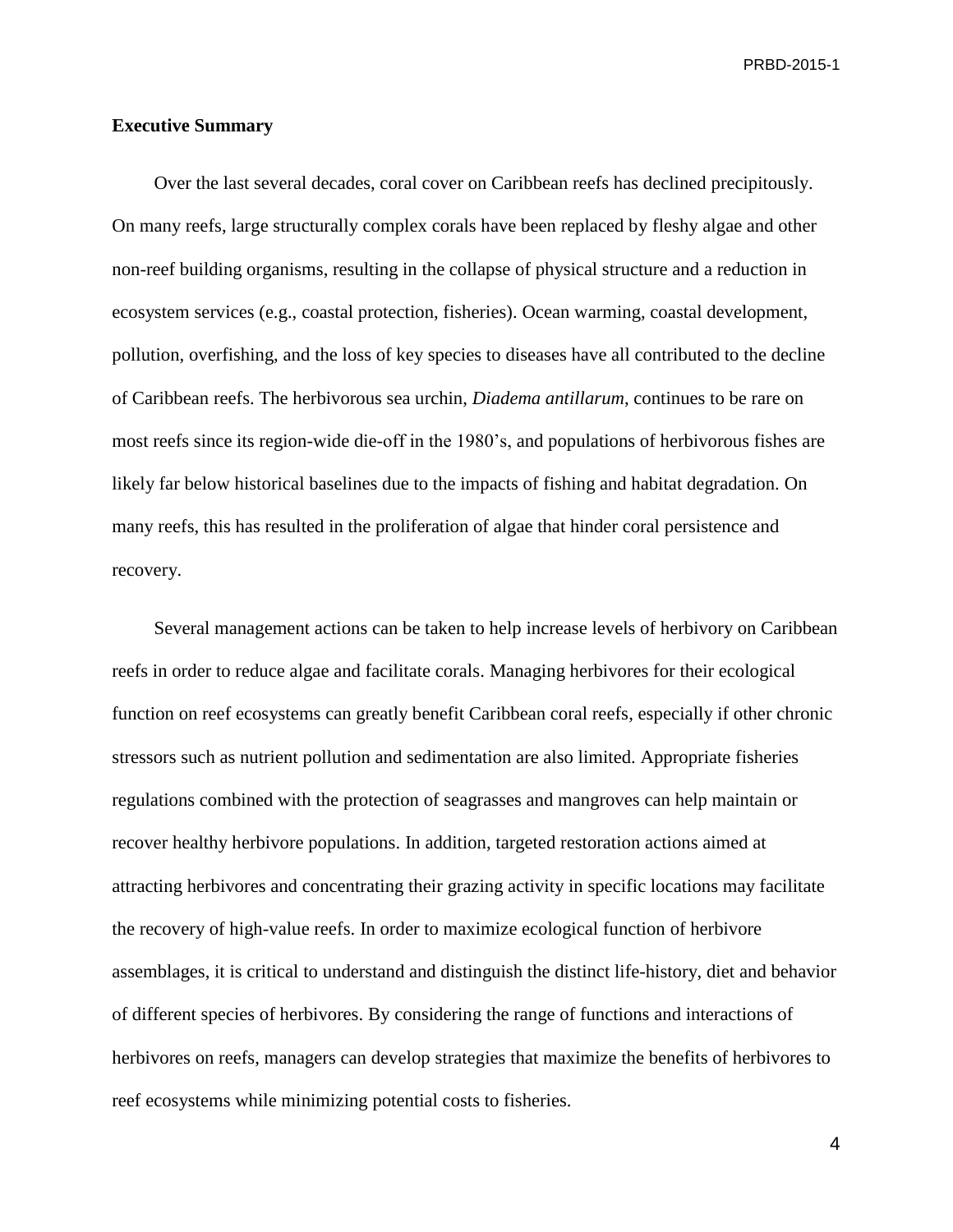#### **Importance of herbivore diversity and species identity**

Parrotfishes (Scaridae), surgeonfishes (Acanthuridae), and the sea urchin *Diadema antillarum* are the most important herbivores for controlling algae on Caribbean reefs. Loss of *D. antillarum* during the 1980's led to increases in macroalgae on many reefs, especially those with few herbivorous fishes. Localized recovery of *D. antillarum* in recent years has greatly reduced the abundance of macroalgae and enhanced coral recruitment on some shallow reefs throughout the region. Management efforts aimed at recovering populations of *Diadema* could therefore be locally beneficial. However, relying on *Diadema* as the primary herbivore in any location is unwise since it would leave reefs vulnerable to future population crashes.

*Diadema* are especially effective at controlling algae, in part because they scrape the reef substrate clean while feeding, removing all algal tissue and inhibiting algal regrowth. Many parrotfishes also scrape or excavate the reef substrate, but unlike *Diadema*, which has a very wide diet-breadth, parrotfishes and other herbivorous fishes have specific feeding preferences for particular types of algae. As a result, different species of fishes have unique and complementary impacts on algal communities. For example, by feeding intensely on algal turfs, surgeonfishes and parrotfishes in the genus *Scarus* can prevent macroalgae from becoming established. However, because these fish avoid feeding on the mature stages of many species of macroalgae, they are unable to prevent macroalgae from spreading once established. In contrast, parrotfishes in the genus *Sparisoma* frequently feed on mature macroalgae and can prevent established macroalgae from spreading and overgrowing corals, but are less effective at suppressing algal turfs that may inhibit coral recruitment. A combination of species is therefore required to prevent the spread of harmful algae and facilitate coral recruitment and growth.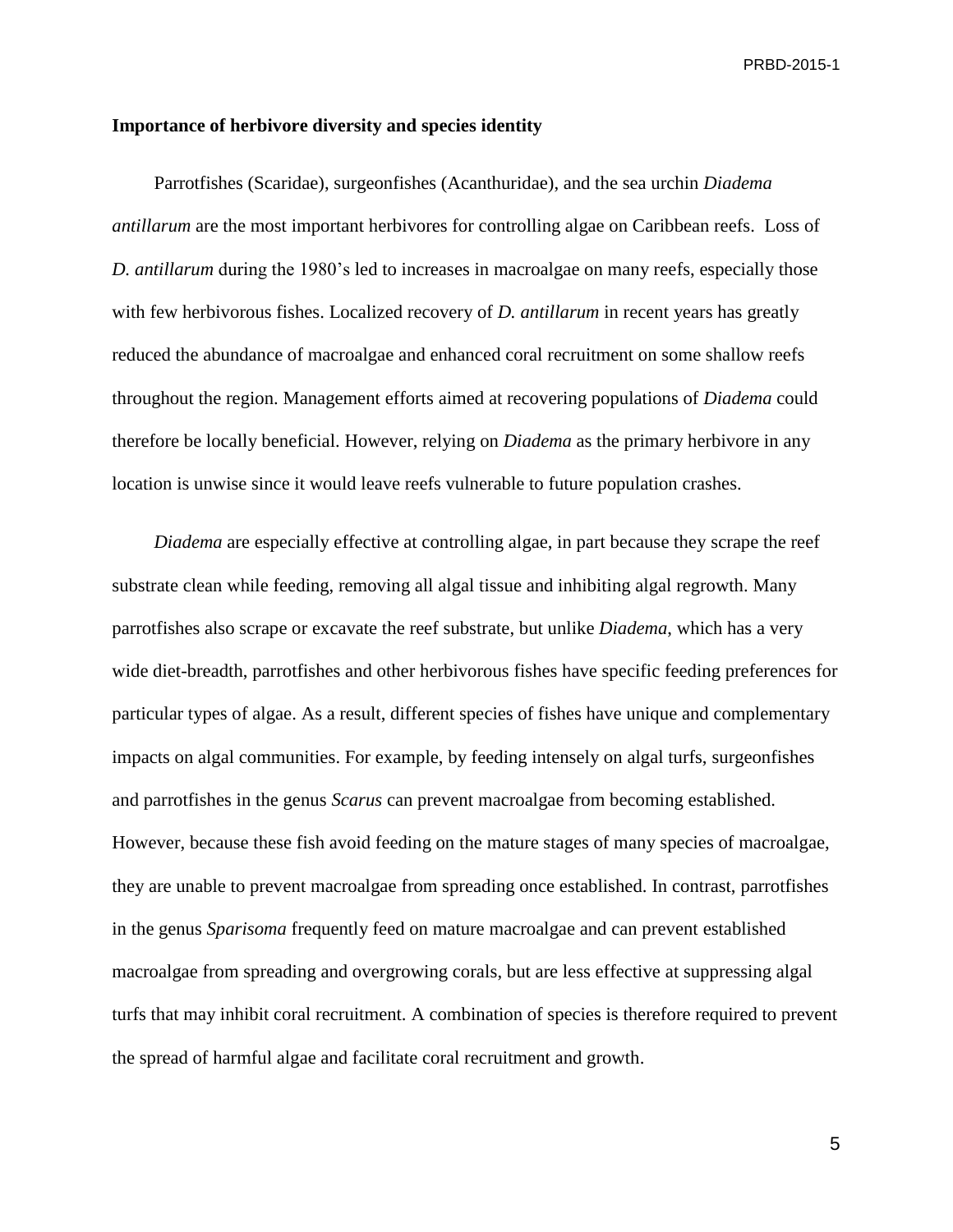## **Parrotfish functional groups**

Parrotfishes are the dominant herbivores on many Caribbean reefs and are often treated as a single functional group. However, parrotfishes vary greatly in size, diet and feeding behavior, factors that will shape how they impact benthic communities. For example, large individuals of several species excavate carbonate material while feeding on epilithic algal turfs and endolithic algae. Like *Diadema*, these species contribute significantly to bioerosion of the reef framework while also potentially creating microhabitats suitable for coral recruitment. Other species of parrotfishes crop or tear algal filaments or browse on erect seaweeds and tend not to excavate large amounts of carbonate material. Based on diet and capacity for bioerosion, Caribbean parrotfishes can be categorized into at least three functional groups (see Appendix for list of common names): 1) macroalgal browsers: *Sp. chrysopterum*, *Sp. rubripinne*, and *Sp. aurofrenatum*, which feed on large seaweeds, 2) excavating/bioeroding grazers: *Sp. viride*, *Sc. guacamaia,* and *Sc. coelestinus*, which feed on epilithic algal turfs and endolithic algae, and 3) scraping grazers: *Sc. vetula*, *Sc. taeniopterus*, *Sc. iseri*, and *Sc. coeruleus* which feed primarily on epilithic algal turfs. Macroalgal browsers play an important role in reducing overgrowth and shading of corals by macroalgae and may be important in reducing the abundance of macroalgae on macroalgae-dominated reefs. Scraping grazers and excavating/bioeroding grazers limit the establishment of macroalgae while grazing on epilithic algal turfs and endolithic algae, and create areas of clean substrate for colonization by crustose coralline algae and corals.

## **Fisheries management**

Functional groups provide a framework for managing parrotfish populations for their impacts on reef ecosystems, but species in each functional group will also vary in their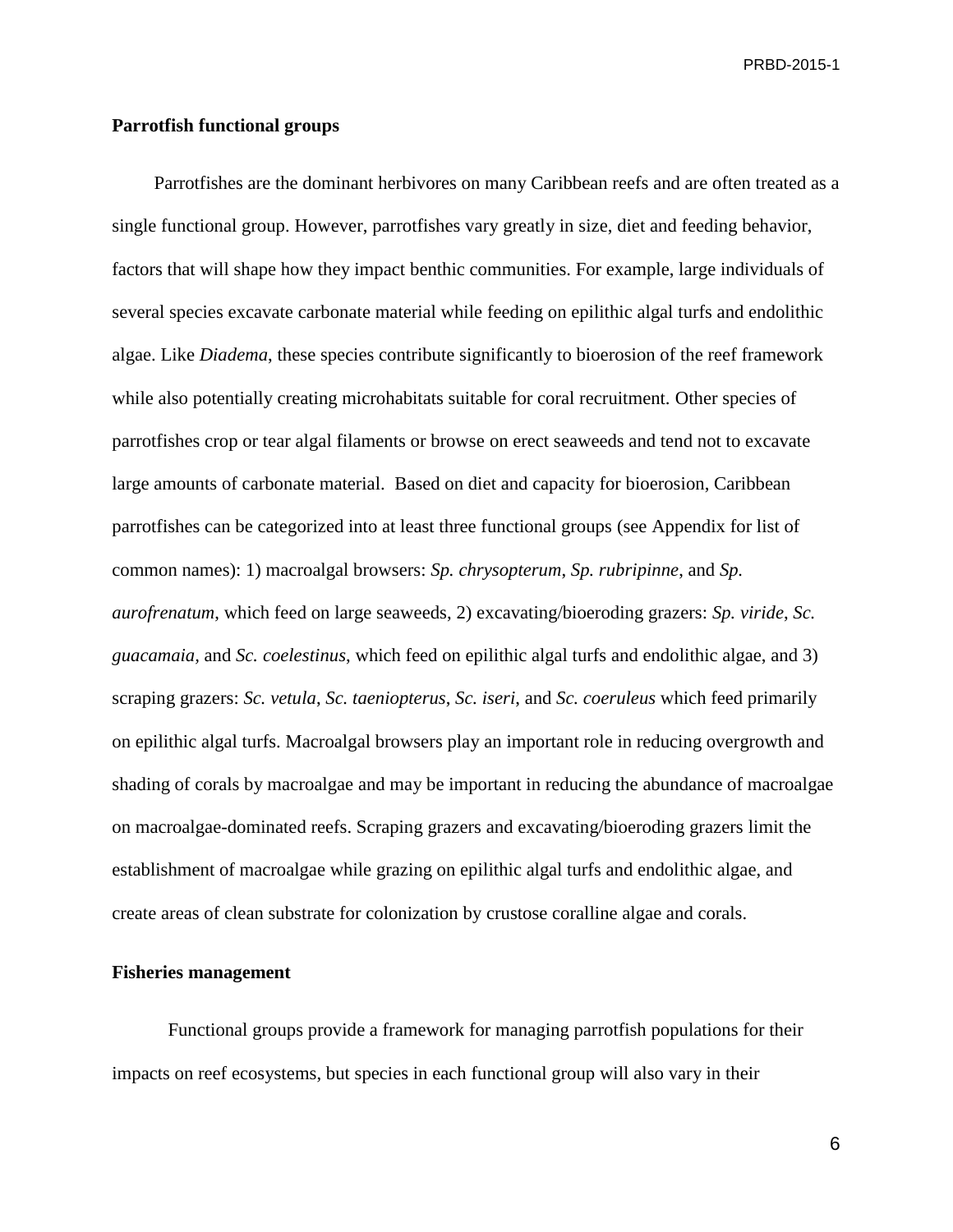susceptibility to fishing. In general, larger parrotfishes such as *Sc. guacamaia*, *Sc. coelestinus*, and *Sc. coeruleus* have life-history characteristics (e.g., slow growth and late onset of reproduction) that make them more sensitive to a given rate of fishing mortality than smaller species such as *Sp. chrysopterum* and *Sp. aurofrenatum*. In addition, species within each functional group are associated with different habitats and target different substrates while foraging. Some species of parrotfishes, such as *Sc. vetula*, are strongly associated with architecturally complex coral reefs, while others, such as *Sp. chrysopterum*, live in a wide range of habitats, including seagrasses and low-relief hard-bottom, which are less important habitats for most corals. In addition, some species appear to feed in areas of a reef that are better for coral recruitment than others. For example, on high relief reefs in the Florida Keys, *Sp. viride* and *Sc. vetula* tend to target substrates with high structural complexity that are likely favorable for coral recruitment, while other species, such as *Sp. chrysopterum* and *Sc. coeruleus* largely target carbonate boulders and unstable coral rubble with high sediment loads that are poor recruitment habitat for most corals. Thus, species commonly targeted in reef fish fisheries, such as *Sp. chrysopterum*, *Sp. rubripinne*, and *Sp. viride* have fundamentally different impacts on reef ecosystems due to differences in their diets and foraging behavior.

Management strategies could be developed that would limit trade-offs between fisheries and conservation goals. These include both species-specific management plans that limit the take of particular species and/or spatial management plans that limit the take of herbivorous fishes on the architecturally complex reefs where they are most likely to benefit corals. The best strategies are likely to vary among locations, and will depend critically on local ecological, social and economic factors. For example, effective spatial management requires detailed information on the distribution of suitable habitat for different species of coral and herbivorous fishes, and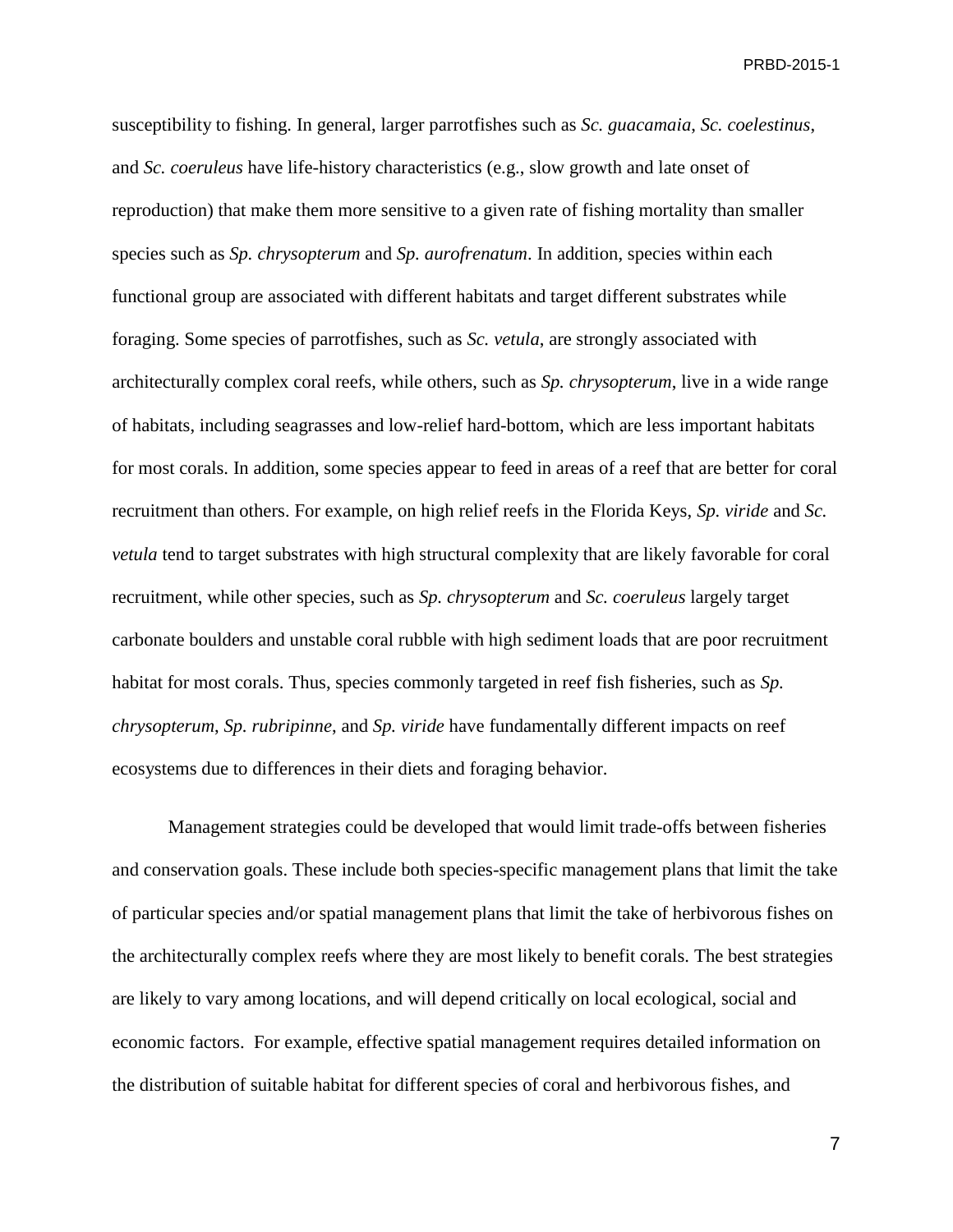knowledge of the movement patterns of herbivorous fishes, information that will not be available in many locations. In addition to fisheries management, there is a strong need to consider other factors that could limit populations of herbivorous fishes, especially the availability of suitable habitat. For example, some species of parrotfishes which live primarily on coral reefs as adults, such as *Sc. guacamaia*, are dependent on mangroves and/or seagrasses as nursery habitat. Maintaining healthy populations of these species therefore requires protecting mangroves and seagrasses from coastal development and pollution.

#### **Coral reef restoration**

Like many reef fishes, herbivorous fishes on coral reefs thrive on architecturally complex reefs. Architectural complexity creates shelter from predators but also influences grazing substrate by influencing sediment deposition and the growth of algae. Herbivorous fishes tend to aggregate on architecturally complex reefs, creating hotspots of grazing activity that can facilitate corals by limiting algal growth. While herbivores can help maintain architectural complexity by facilitating reef-building corals, bioerosion by some herbivores (e.g., *Diadema antillarum* and some large parrotfishes) is a major source of carbonate loss on coral reefs that can decrease architectural complexity if carbonate losses are not balanced by new reef growth. In addition, bioerosion may accelerate with increasing global  $CO<sub>2</sub>$  emissions and ocean acidification, highlighting the challenges of managing coral reefs in a high  $CO<sub>2</sub>$  world. As corals die and reefs begin to erode they may be less likely to house sufficient numbers of herbivores to control algae and facilitate coral recovery. Reef restoration will therefore be most successful on reefs that retain or restore high levels of architectural complexity. On severely eroded reefs, or reefs that have been flattened by human activities, rebuilding architectural complexity will be key for restoring the ecological processes (e.g., herbivory and coral recruitment) necessary to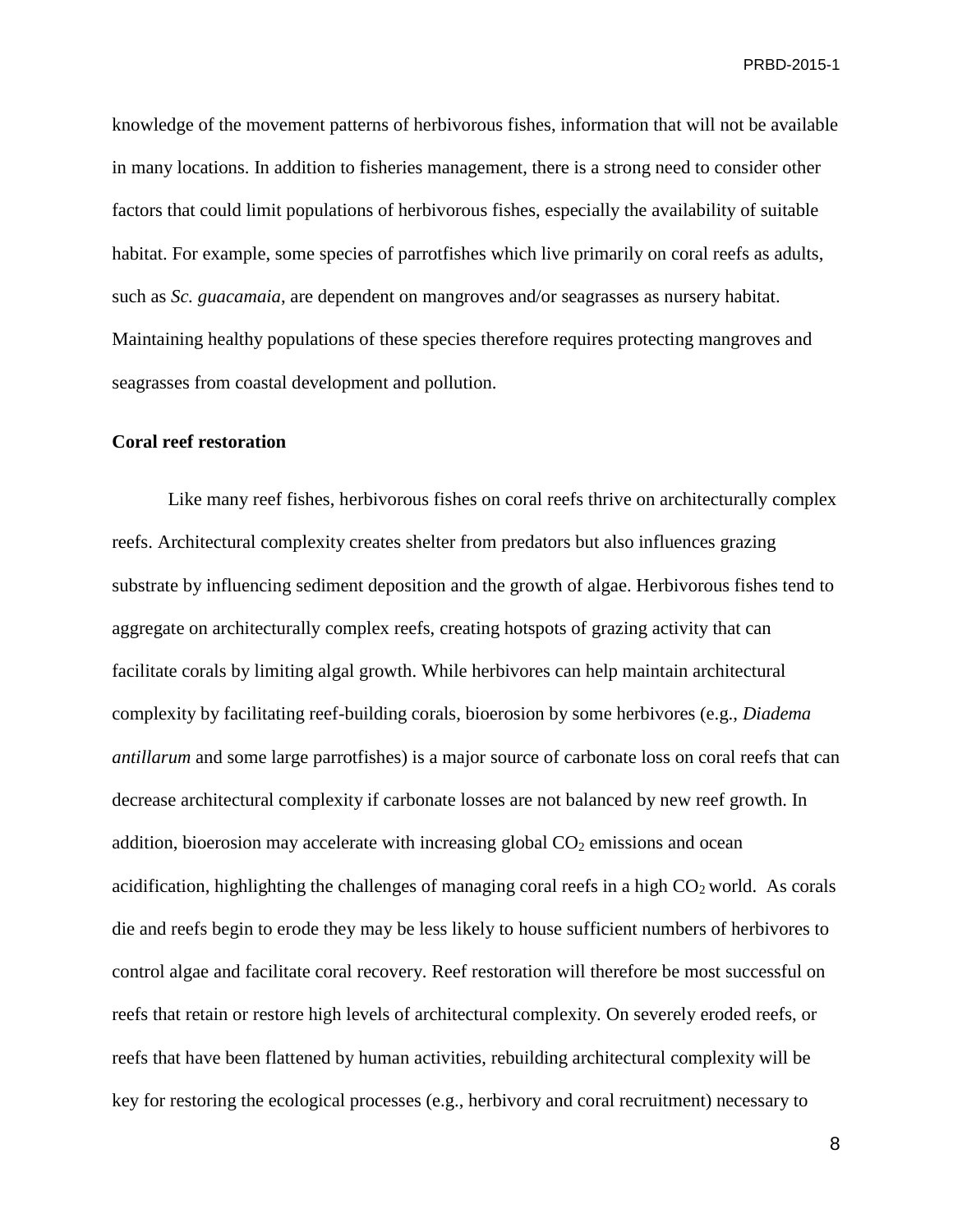recover resilient, self-maintaining coral reefs. Restoration efforts targeted at specific reefs will be

most successful under strong management of the wider seascape that limits chronic sources of

coral mortality and protects key functional groups such as herbivorous fishes.

# **Further reading**

- Adam, T. C., Burkepile D. E., Ruttenberg B. I., Paddack M. J. (2015) Herbivory and the resilience of Caribbean coral reefs: knowledge gaps and implications for management. Marine Ecology Progress Series 520:1-20.
- Bonaldo RM, Hoey AS, Bellwood DR (2014) The ecosystem roles of parrotfishes on tropical reefs. Oceanography and Marine Biology: An Annual Review 52:81–132
- Burkepile DE, Hay ME (2008) Herbivore species richness and feeding complementarity affect community structure and function on a coral reef. Proceedings of the National Academy of Sciences of the United States of America 105:16201–16206
- Carpenter RC, Edmunds PJ (2006) Local and regional scale recovery of *Diadema* promotes recruitment of scleractinian corals. Ecology Letters 9:271–80
- Comeros-Raynal MT, Choat JH, Polidoro BA, Clements KD, Abesamis R, Craig MT, Lazuardi ME, McIlwain J, Muljadi A, Myers RF, Nañola CL, Pardede S, Rocha LA, Russell B, Sanciangco JC, Stockwell B, Harwell H, Carpenter KE (2012) The likelihood of extinction of iconic and dominant herbivores and detritivores of coral reefs: the parrotfishes and surgeonfishes. PloS ONE 7:e39825
- Hughes TP, Graham NAJ, Jackson JBC, Mumby PJ, Steneck RS (2010) Rising to the challenge of sustaining coral reef resilience. Trends in Ecology & Evolution 25:633–42
- Jackson J, Donovan M, Cramer K, Lam V (Eds) (2014) Status and Trends of Caribbean Coral Reefs 1970-2012. Global Coral Reef Monitoring Network c/o International Union for the Conservation of Nature Global Marine and Polar Program, Washington, D. C.
- Mumby PJ (2015) Stratifying herbivore fisheries by habitat to avoid ecosystem overfishing of coral reefs. Fish and Fisheries doi:10.1111/faf.12078